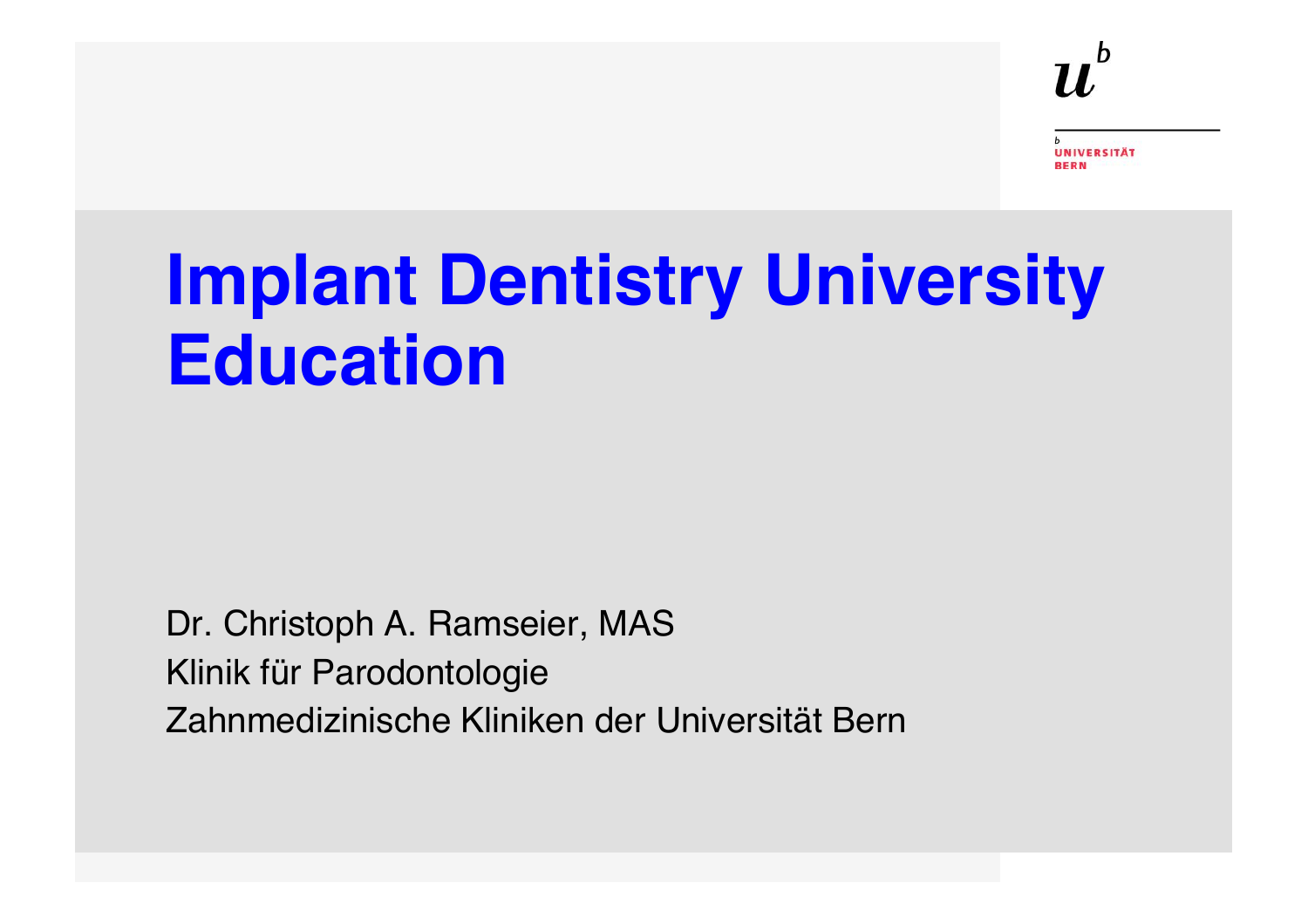> 2<sup>nd</sup> European Consensus Workshop Workshop in Implant Dentistry University Education,

Budapest, June 2013

> Chair: Prof. Nikos Mattheos

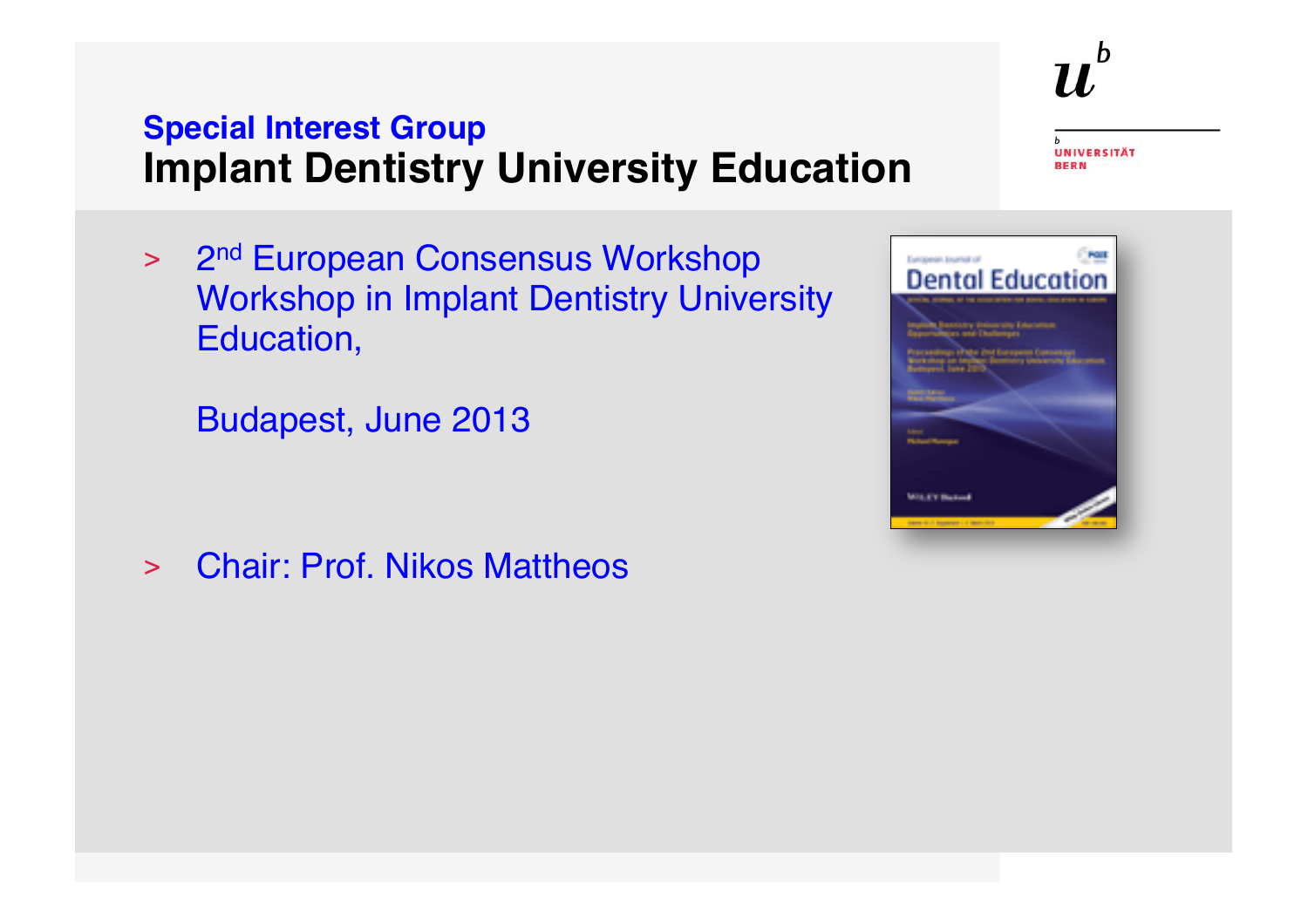- > Overview
	- Implant dentistry
	- University Education
- > Undergraduate Education
- > Postgraduate Education
- > Continuing Professional Development (CPD)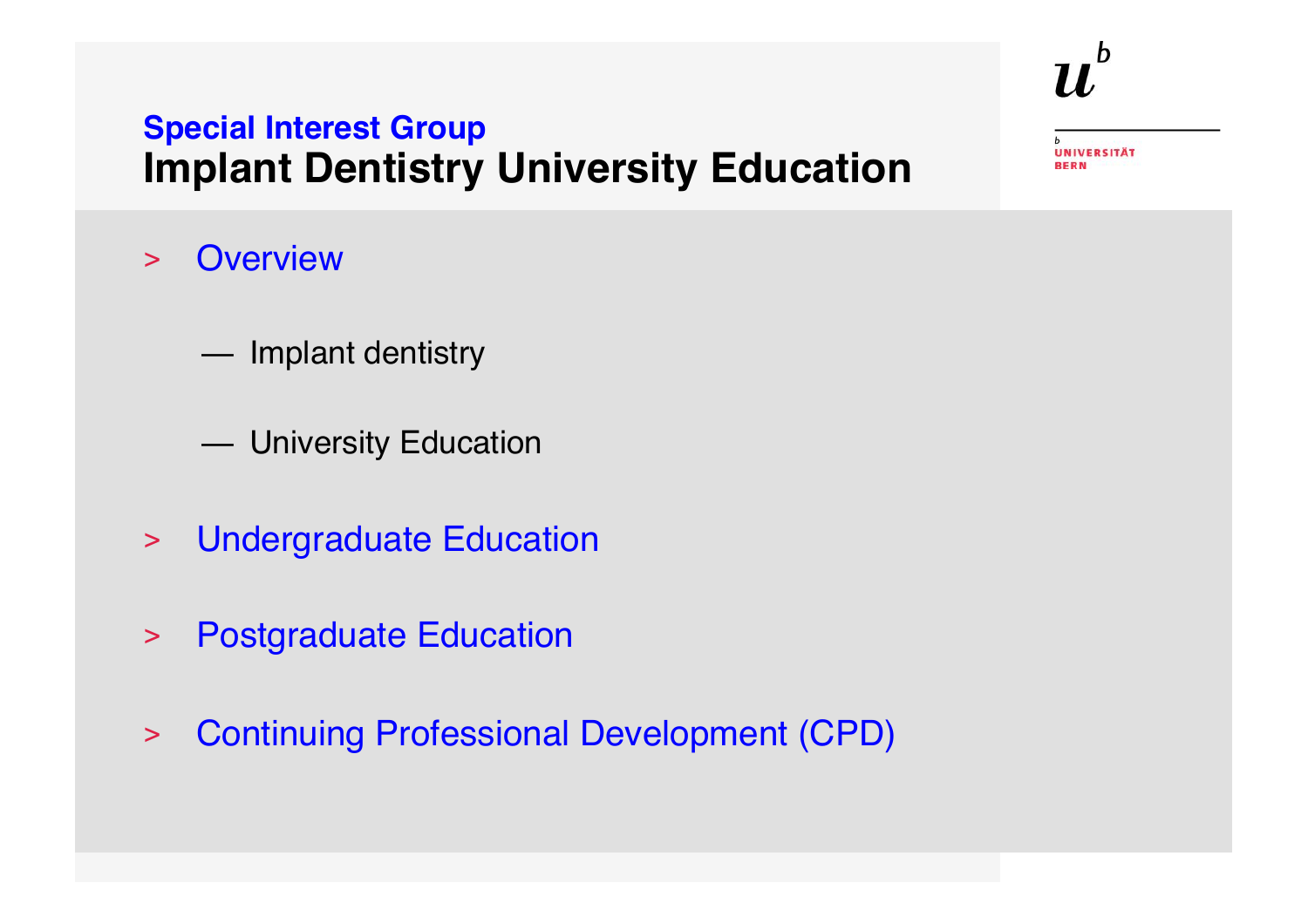**UNIVERSITÄT BERN** 

 $\boldsymbol{u}^{\text{\tiny{b}}}$ 

Public health

**Dentistry** 

**Industry**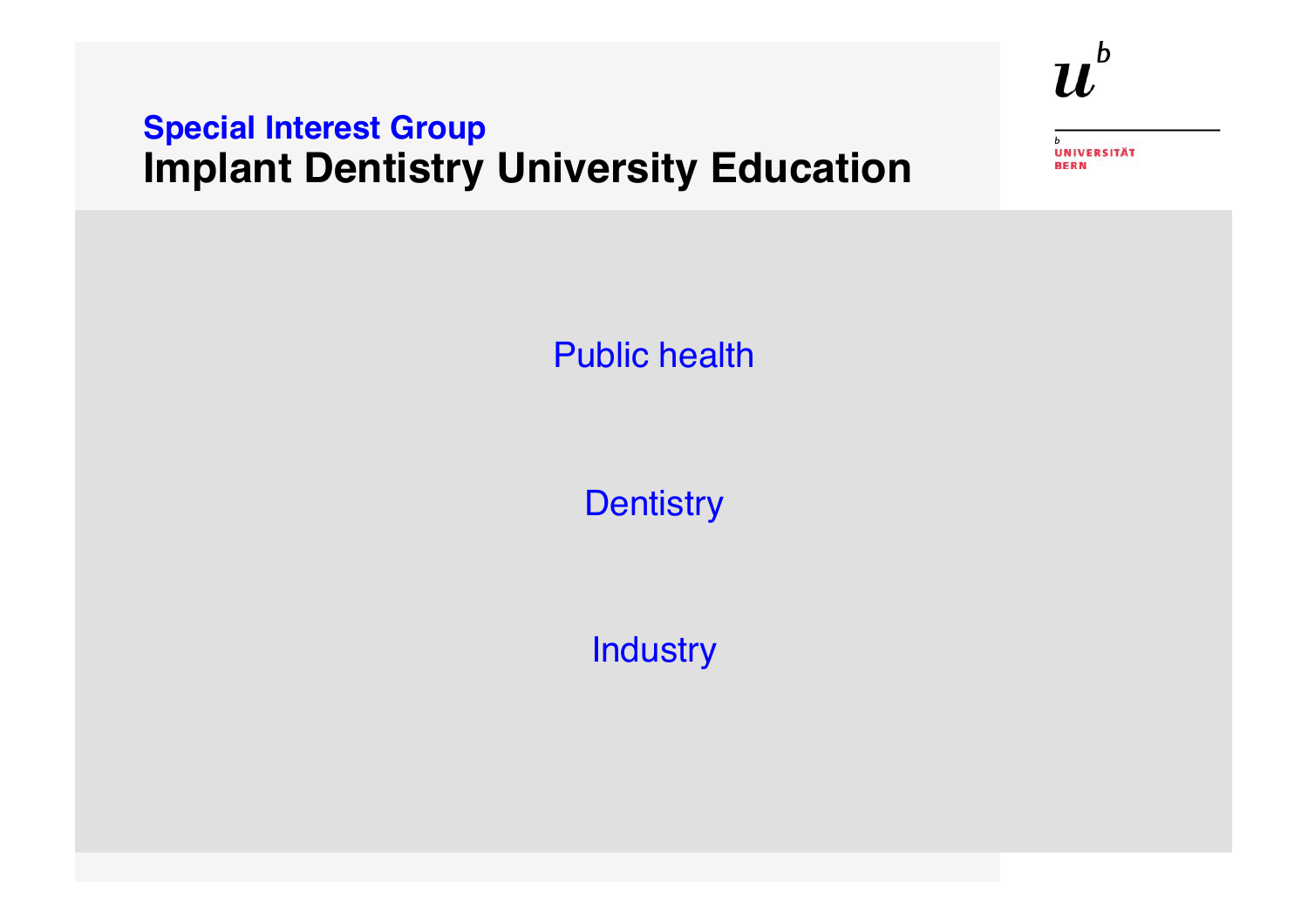UNIVERSITÄT

- > Undergraduate Education
	- Assess the implementation
	- Investigate obstacles and challenges
	- Support the smooth integration in the existing curricula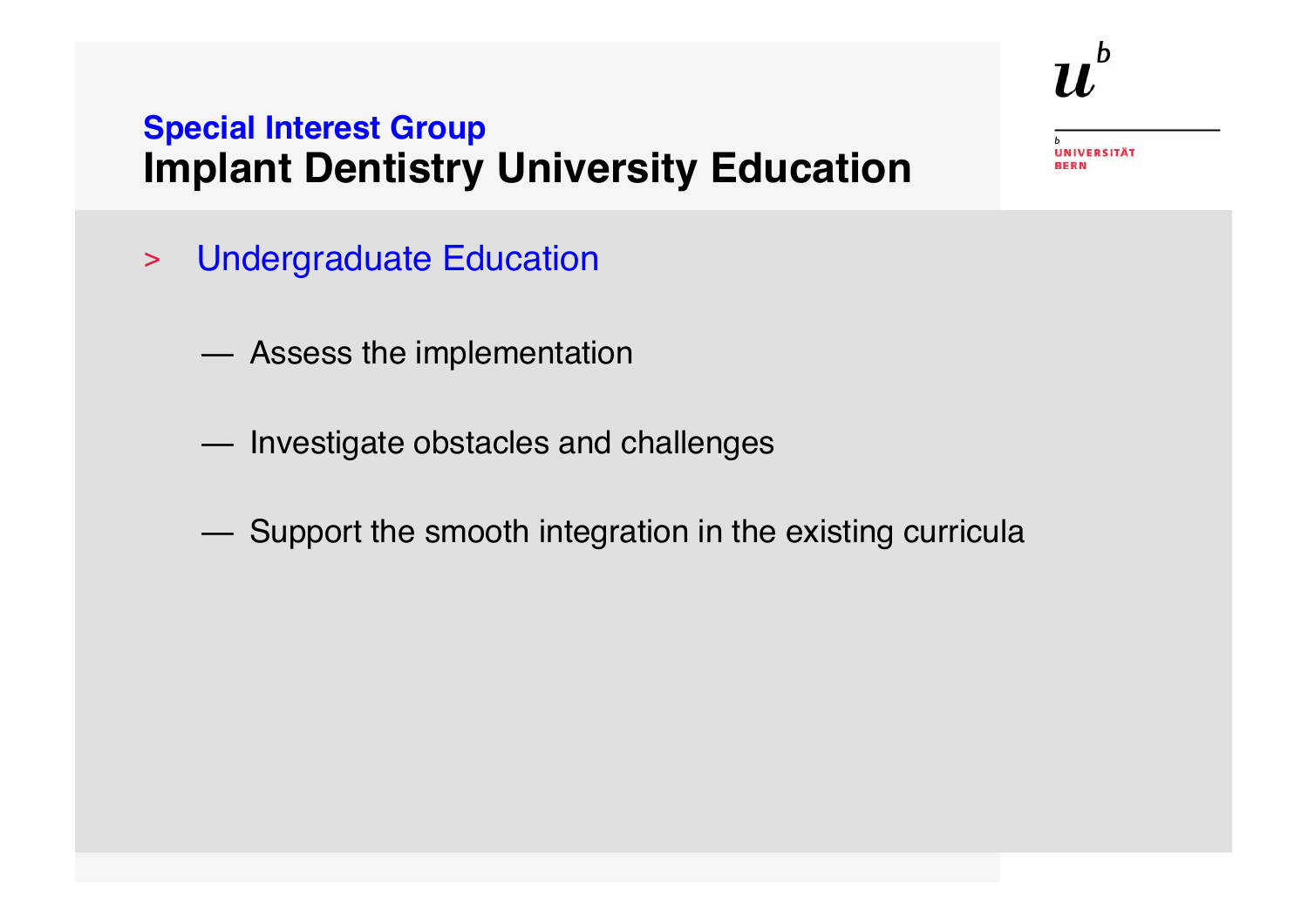- > Postgraduate Education
	- Introducing transparent and comparable standards
	- Defining clear structures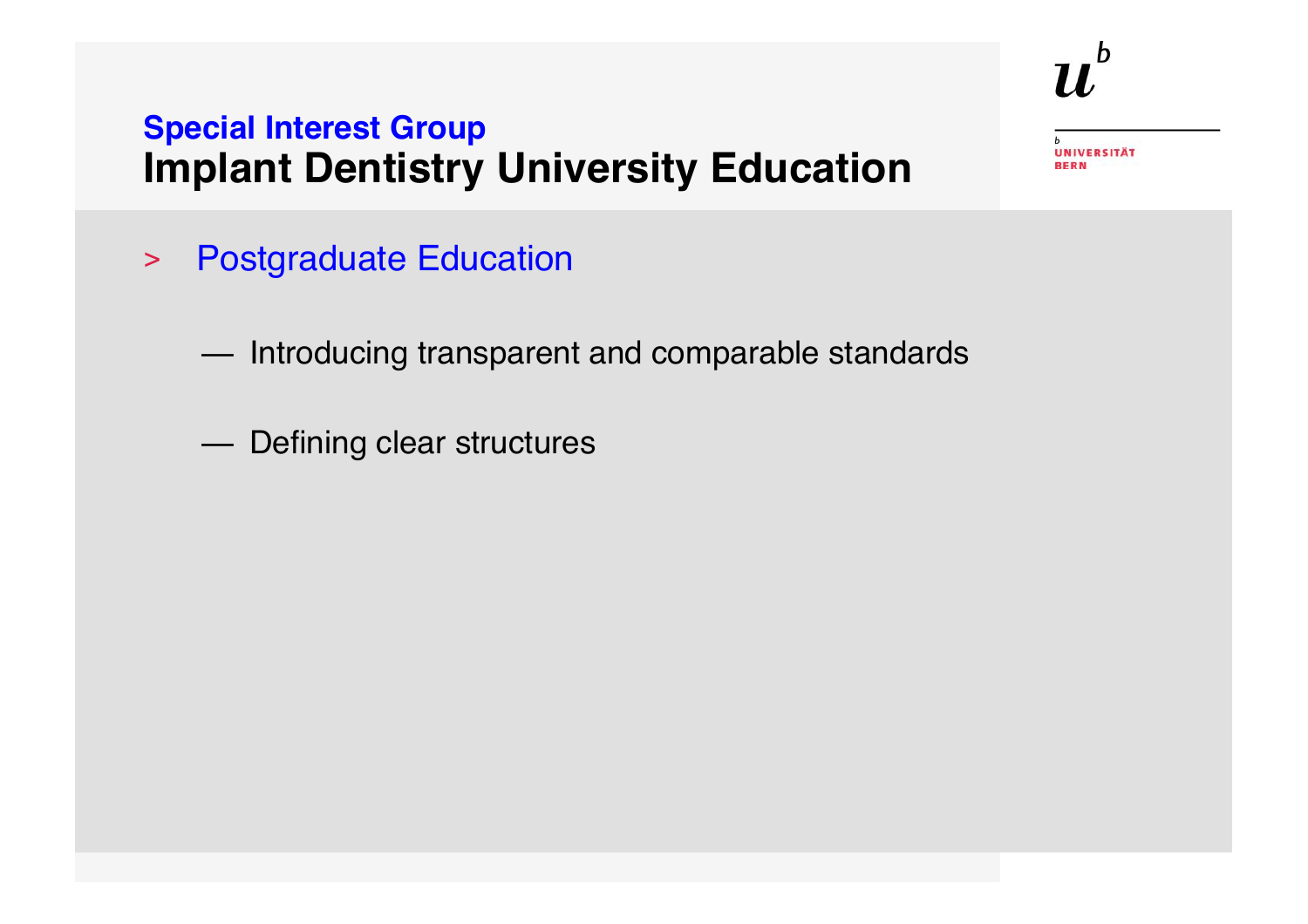- > Continuing Professional Development (CPD)
	- Quality assurance and structure
	- DentCPD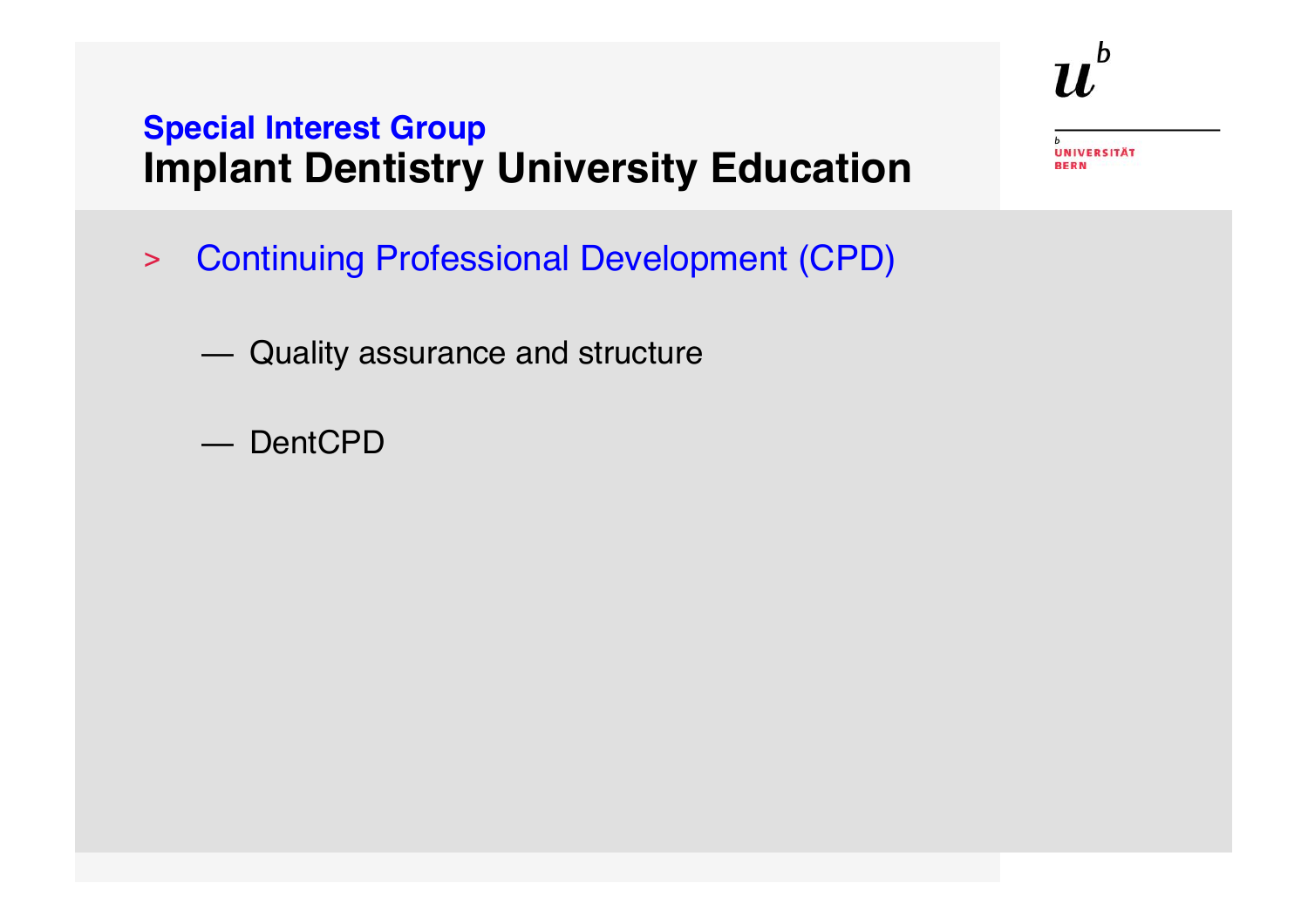**NIVERSITÄT** 

- > Group 1: Undergraduate Education
	- Barriers faced with the implementation of implant dentistry
	- Methods for sharing own curricula models
- > Group 2: Postgraduate Education
	- Implementing a new discipline into comprehensive dental care
	- Assurance of comp. dental care within a specialty training
- > Group 3: Continuing Professional Development (CPD)
	- Educating the educators
	- Assessing quality criteria